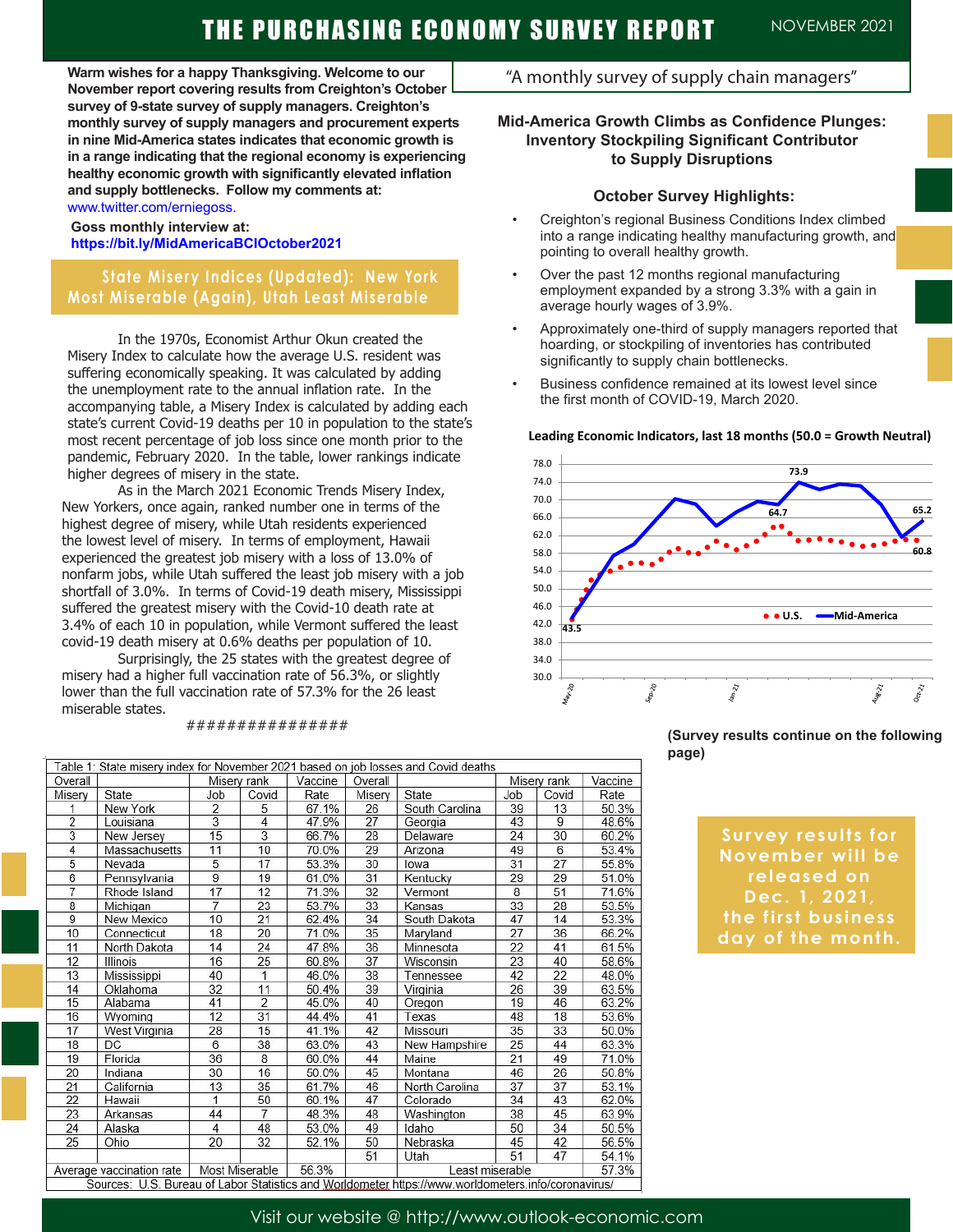Since declining to a record low in April of last year, the Creighton University Mid-America Business Conditions Index, a leading economic indicator for the nine-state region stretching from Minnesota to Arkansas, has remained above growth neutral for 17 of the last 18 months. .

**Overall Index:** The Business Conditions Index, which uses the identical methodology as the national ISM, ranges between 0 and 100, climbed to a very healthy 65.2 from September's 61.6.

Creighton's monthly survey results indicate the region is adding manufacturing business activity at a positive pace, and that regional growth will remain solid, but somewhat slower. Almost one-third of supply managers reported that inventory stockpiling has contributed significantly to supply chain bottlenecks.

Approximately 28% indicated that bottlenecks at U.S. ports were the second most important factor accounting for supply chain disruptions. One supply manager indicated that, "The feds need to stop with the political games and allow the flow of imports in the U.S. immediately."

Firms continue to report difficulties in finding and hiring new workers. Approximately 27% of supply managers said finding and hiring qualified workers was the third most important factor accounting for supply chain bottlenecks and disruptions.

**Employment:** The regional employment index remained significantly above growth neutral for October expanding from 56.7 in September to 66.1 in October.

Even with strong manufacturing job growth, the region has yet to recover all job losses from the pandemic. The latest U.S. Bureau of Labor Statistics data indicate that compared to pre-COVID-19 levels, current nonfarm employment is down by 435,000 jobs, or 3.0%, for the region, and almost 5.0 million, or 3.3%, for the U.S.

Over the past 12 months, according to U.S. Bureau of Labor Statistics, regional manufacturing employment expanded by a strong 3.3% with a gain in average hourly wages of 3.9%.

Other October comments from supply mangers were:

• "There is no good reason why we have a backlog of ships waiting to off load on the west coast."

• "All (supply chain) delays point to federal government (failures)."

**Wholesale Prices:** The wholesale inflation gauge for the month climbed to a very brisk 96.5 from October's 94.9. Creighton's monthly survey is tracking the highest and most consistent inflationary pressures in more than a quarter of a century of conducting the survey.

According to the U.S. Bureau of Labor Statistics, commodity prices are up approximately 20.5% over the last 12 months with fuels, farm products and metal products soaring by 44.3%, 24.4%, and 42.5%, respectively.

**Confidence:** Looking ahead six months, economic optimism, as captured by the October Business Confidence Index, was unchanged from September's 37.0 which was its lowest level since the onset of COVID-19 in Quarter 1, 2020.

**Inventories:** The regional inventory index, reflecting levels of raw materials and supplies, soared to 64.4 from 48.3 in September.

**Trade:** Despite supply chain bottlenecks, regional export numbers were positive for the month. The new export orders index declined to a still positive 53.3 from September's 59.5 while the import reading rose to a solid 57.9 from 37.0 in September.

## "A monthly survey of supply chain managers"

Other survey components of the October Business Conditions Index were: new orders fell to 50.0 from 64.4 in September; the production or sales index soared to 70.4 from 55.2 in September; and the index reading for the speed of deliveries of raw materials and supplies dipped to 75.0 from September's 83.4. A lower reading indicates more timely deliveries and fewer supply chain disruptions.

The Creighton Economic Forecasting Group has conducted the monthly survey of supply managers in nine states since 1994 to produce leading economic indicators of the Mid-America economy. States included in the survey are Arkansas, Iowa, Kansas, Minnesota, Missouri, Nebraska, North Dakota, Oklahoma and South Dakota.

The forecasting group's overall index, referred to as the Business Conditions Index, ranges between 0 and 100. An index greater than 50 indicates an expansionary economy over the course of the next three to six months.

The Business Conditions Index is a mathematical average of indices for new orders, production or sales, employment, inventories and delivery lead time. This is the same methodology, used since 1931 by the Institute for Supply Management (ISM), formerly the National Association of Purchasing Management. The Mid-America report is produced independently of the national ISM.

## **MID-AMERICA STATES**

#### **ARKANSAS**

The October Business Conditions Index for Arkansas declined to 59.0 from 60.0 in September. Components from the October survey of supply managers were: new orders at 48.8, production or sales at 69.9, delivery lead time at 72.6, inventories at 49.4, and employment at 54.4. Over the past 12 months, according to U.S. Bureau of Labor Statistics, Arkansas manufacturing employment expanded by 4.8%, tops in the region, with a gain in average hourly wages of 4.1%, fifth in the region.

#### **IOWA**

Iowa's Business Conditions Index for October climbed to 67.8 from 62.8 in September. Components of the overall October index were: new orders at 73.8, production, or sales, at 49.9, delivery lead time at 79.5, employment at 63.3, and inventories at 72.3. Over the past 12 months, according to U.S. Bureau of Labor Statistics, Iowa manufacturing employment advanced by 4.1%, third in the region, with a gain in average hourly wages of 3.2%, eighth in the region.

#### **KANSAS**

The Kansas Business Conditions Index for October rose to 66.5 from 62.0 in September. Components of the leading economic indicator from the monthly survey of supply managers were: new orders at 49.8, production or sales at 73.5, delivery lead time at 78.9, employment at 62.5, and inventories at 67.7. Over the past 12 months, according to U.S. Bureau of Labor Statistics, Kansas manufacturing employment grew by 3.9%, fourth in the region, with a gain in average hourly wages of 5.5%, second in the region.

#### **MINNESOTA**

The October Business Conditions Index for Minnesota jumped to a regional high of 70.4 from September's 68.5, also a regional high. Components of the overall October index were: new orders at 75.4, production or sales at 50.3, delivery lead time at 82.3, inventories at 77.3, and employment at 66.8. Over the past 12 months, according to U.S. Bureau of Labor Statistics, Minnesota manufacturing employment climbed by 3.7%, fifth in the region, with a gain in average hourly wages of 3.9%, seventh in the region.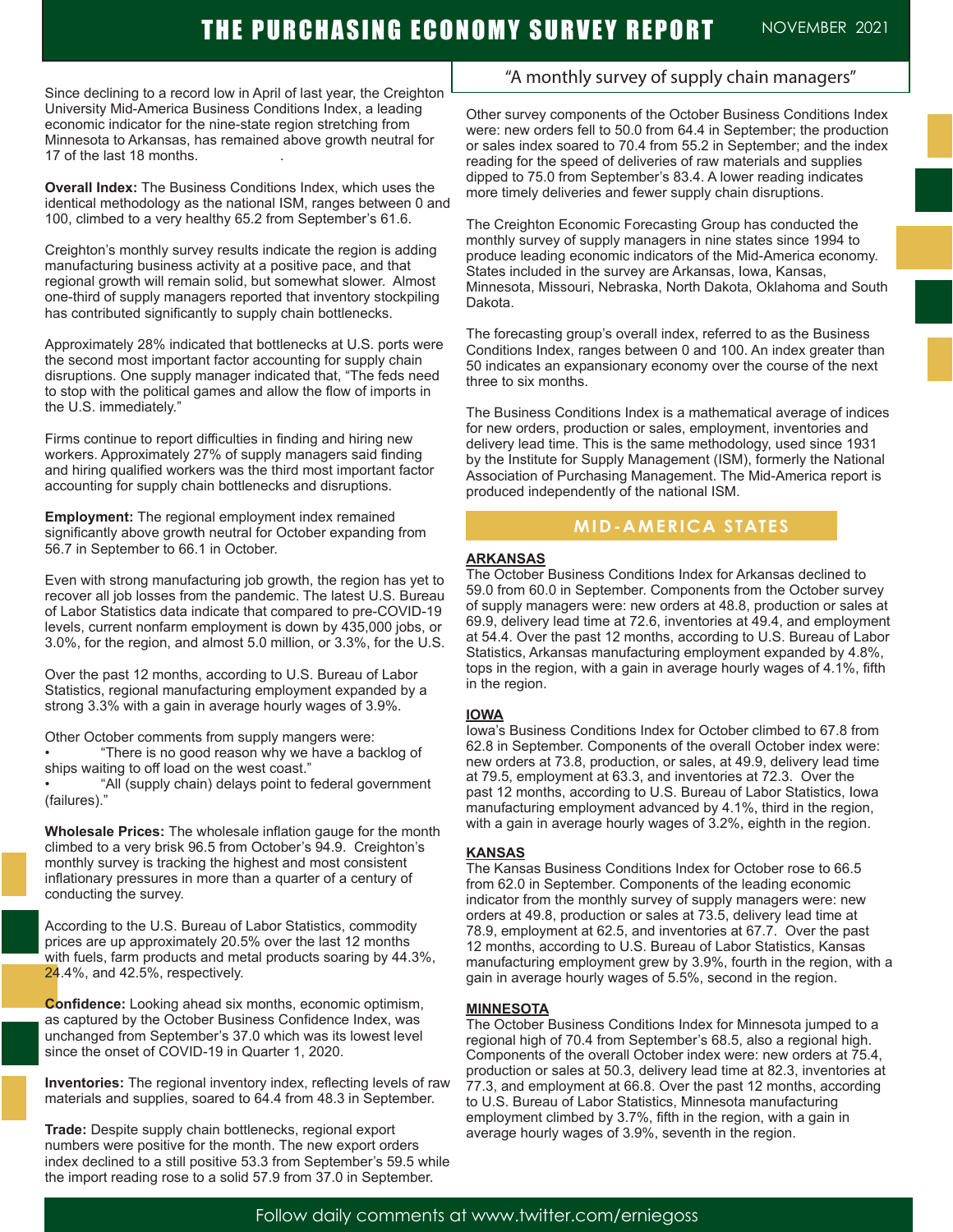# THE PURCHASING ECONOMY SURVEY REPORT NOVEMBER 2021

#### **MISSOURI**

The October Business Conditions Index for Missouri rose to 64.4 from 61.4 in September. Components of the overall index from the survey of supply managers for October were: new orders at 49.5, production or sales at 72.5, delivery lead time at 77.2, inventories at 62.7, and employment at 60.3. Over the past 12 months, according to U.S. Bureau of Labor Statistics, Missouri manufacturing employment expanded by 2.0%, eighth in the region, with a gain in average hourly wages of 0.6%, lowest in the region.

#### **NEBRASKA**

Nebraska's overall index for October climbed to 67.5 from 65.5 in September. Components of the index from the monthly survey of supply managers for October were: new orders at 49.0, production or sales at 49.9, delivery lead time at 79.8, inventories at 70.2, and employment at 74.0. Over the past 12 months, according to U.S. Bureau of Labor Statistics, Nebraska manufacturing employment expanded by 3.4%, sixth in the region, with a gain in average hourly wages of 3.9%, also sixth in the region.

#### **NORTH DAKOTA**

The October Business Conditions Index for North Dakota slumped to 52.4, a regional low, from September's 55.7, also a regional low. Components of the overall index for October were: new orders at 47.7, production or sales at 66.0, delivery lead time at 65.8, employment at 45.6, and inventories at 36.8. Over the past 12 months, according to U.S. Bureau of Labor Statistics, North Dakota manufacturing employment climbed by 2.8%, seventh in the region, with a gain in average hourly wages of 4.6%, fourth in the region.

#### **OKLAHOMA**

Oklahoma's Business Conditions Index expanded above growth neutral in October. The overall index rose to 63.0 from 58.6 in September. Components of the overall October index were: new orders at 49.3, production or sales at 71.8, delivery lead time at 58.7, inventories at 59.1, and employment at 76.9. Over the past 12 months, according to U.S. Bureau of Labor Statistics, Oklahoma manufacturing employment rose by 0.7%, slowest in the region, with a gain in average hourly wages of 4.6%, third in the region.

#### **SOUTH DAKOTA**

l

The October Business Conditions Index for South Dakota advanced to 62.9 from 59.6 in September. Components of the overall index from the October survey of supply managers in the state were: new orders at 48.9, production or sales at 70.3, delivery lead time at 55.3, inventories at 66.9, and employment at 73.4. Over the past 12 months, according to U.S. Bureau of Labor Statistics, South Dakota manufacturing employment expanded by 4.2%, second in region, with a gain in average hourly wages of 6.7%, tops in the region.

## **KEEP AN EYE ON**

**• U.S. Inflation Report.** On Dec. 10, the U.S. Bureau of Labor Statistics releases it consumer price index (CPI) for November. We may see a slight slowing in the rate of growth. Very good for Fed. Chair Jerome Powell.

**• U.S. Jobs Report**. On Dec. 3, the U.S. Bureau of Labor Statistics releases its job numbers for November. A weak reading may be in the offing as some workers quit due to vaccination mandates.

**• Retail Sales.** On Nov. 16, the U.S. Census Bureau releases its retail sales for October. You should expect a healthy increase from October of 2020 (above 8.5%) with all of that stimulus money sloshing around.

## "A monthly survey of supply chain managers"

## **THE BULLISH NEWS**

- Total non-farm employment climbed by 531,000 in November as the unemployment rate sank to 4.6%, its lowest level since the beginning of pandemic.
- February's Purchasing management indices (PMI) for both ISM's national survey and Creighton's Mid-America were in a range indicating very healthy manufacturing growth.
- For the first time in more than one year, the Case-Shiller national home price index cooled to a still strong growth of 19.7% for the 12 months ending in August.

A

## **THE BEARISH NEWS**

- Surging food costs, energy, and rent pushed the U.S. inflation rate, as measured by the September CPI, to 5.4%, its highest level in 13 years.
- Third quarter, annualized and seasonally adjusted U.S. gross domestic product slowed to 2%, its slowest pace since the beginning of the pandemic.
- The U.S. trade deficit struck an all-time high of \$80.9 billion in September as imports rose 0.5% and exports sank by 3.0%.
- The 2021 U.S. budget deficit hit \$2.8 trillion, its second highest on record.

### **THE OUTLOOK**

Christmas and Holiday Sales Outlook Strong. "Despite consumer and retailer concerns about pandemic-related supply issues, 2021 U.S. holiday retail sales are expected to vault over last year's total, potentially growing by double digits. The National Retail Federation (NRF) projects November/ December retail sales of \$843.4 billion to \$859 billion, up 8.5% to 10.5% from 2020 results. NRF said its forecast — excluding automobile dealers, gas stations and restaurants and covering Nov. 1 to Dec. 31— tops the previous high of \$777.3 billion, up 8.2%, in 2020 as well as the average gain of 4.4% over the past five years. Likewise, business consultancy Deloitte forecasts significantly higher holiday sales for 2021, estimating growth of 7% to 9% to between \$1.28 and \$1.3 trillion during the November-to-January time span. That's well over Deloitte's 1% to 1.5% projection for 2020 and the U.S. Census Bureau's November 2020-to-January 2021 sales growth measure of 5.8% to \$1.19 trillion (seasonally adjusted, excluding autos and fuel)." https://www.supermarketnews.com/consumer-trends/usholiday-retail-sales-outlook-brings-good-tidings

**Goss November 2021)**: \*\*Since the presidential elections, the yield on U.S. long-term Treasury bonds has expanded from 0.83% to 1.50%. I expect that yield to climb by another ¼ % (25 basis points) by the end of 2021. Mortgage rates, which have expanded only marginally will rise by another 25 basis points by the end of Q1, 2021. \*\*Annualized and seasonally adjusted Q1 2022 GDP growth will range between 1% to 2%.

Visit our website @ http://www.outlook-economic.com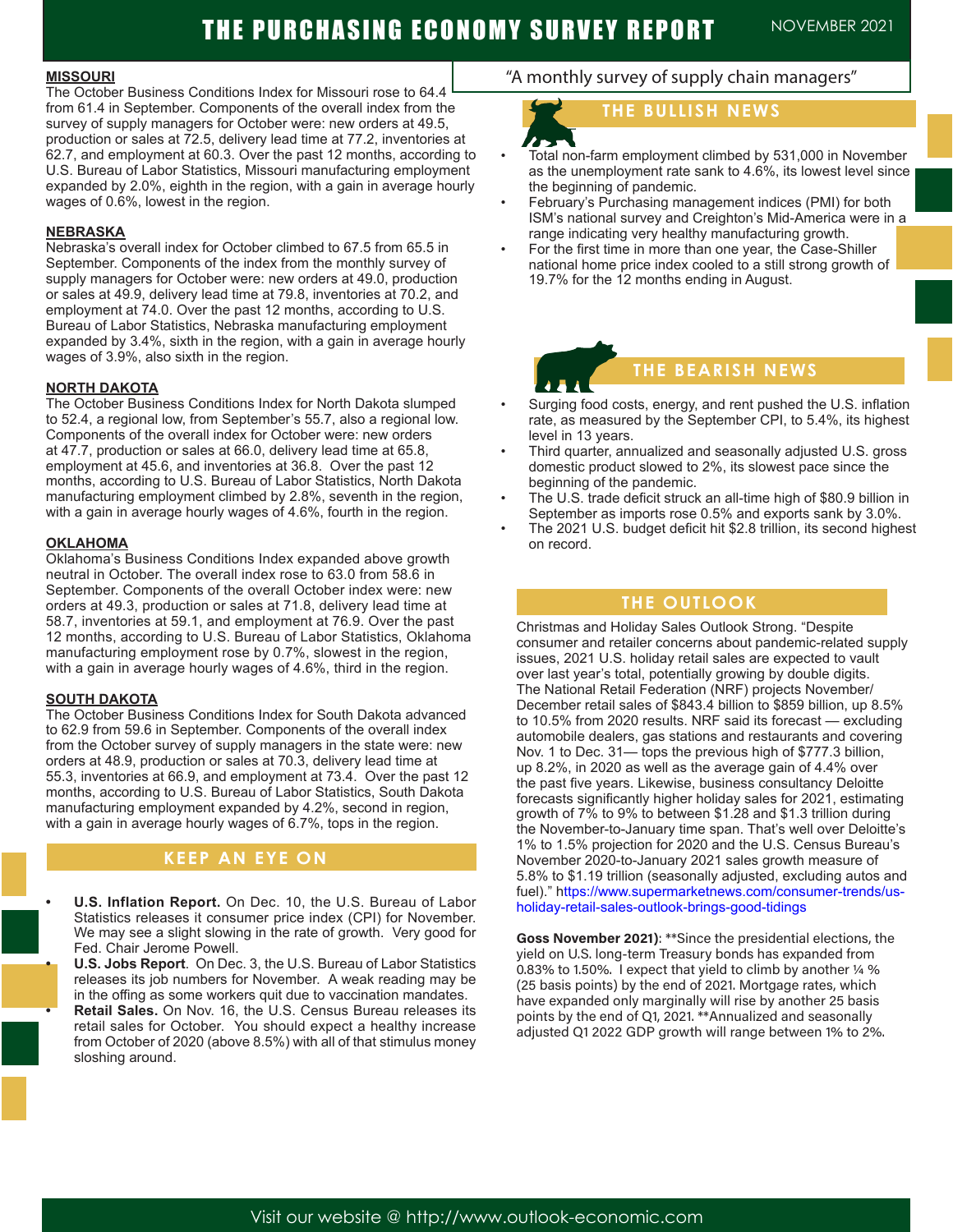## **GOSS EGGS (for recent dumb economic moves)**

Biden's multi-trillion dollar "Build Back Better Plan" would raise the cap on state and local tax deductions from its current \$10,000 to \$80,000. This has the impact of assisting the well-to-do since according to TurboTax only approximately 10% of U.S. taxpayers (mostly high income) itemized deductions in 2020. Furthermore, high tax states such as New York and New Jersey can shift a portion of their higher taxes onto the lower tax states such as Florida and Texas. Four of five Goss Eggs



## **STATISTIC OF THE MONTH**

**-1.63%** Since January 2021, U.S. nonfarm worker wages expanded at a healthy compound annual growth rate of 4.47%. However, consumer prices advanced at an even stronger compound annual growth rate of 6.10% producing an inflation adjusted hourly wage loss of 1.63%.

to \$80,000. This has the impact of Biden's multi-trillion dollar "Build Back Better Plan" would raise the cap on state and local tax deductions from its current \$10,000 assisting the well-to-do since according to TurboTax only approximately 10% of U.S. taxpayers (mostly high income) itemized deductions in 2020. Furthermore, high tax states such as New York and New Jersey can shift a portion of their higher taxes onto the lower tax states such as Florida and Texas.

## **Four of five Goss Eggs**

## "A monthly survey of supply chain managers"

## **SUPPLY MANAGERS READING ROOM**

"Supply chain chaos is already hitting global growth, and it's about to get worse, " \*Thanks to the rollout of coronavirus vaccines, the global economy is slowly starting to emerge from the Covid-19 pandemic. \*But the pandemic has left one very destructive issue in its wake: disruption to global supply chains.\* The rapid spread of the virus in 2020 prompted shutdowns of industries around the world. Thanks to the rollout of coronavirus vaccines, the global economy is slowly starting to emerge from the Covid-19 pandemic. **https://tinyurl.com/2ts3s6hm**

## **SUPPLY MANAGER CAREERS**

Site Logistics Manager, DB&A-DeWolff, Boberg & Associates, Kansas City, MO. We are seeking a Site Logistics Manager. As a leader, you will be responsible for overseeing multiple facilities and all core logistic processes at the respective site. Responsibilities: These activities will test your management skills, your work efficiency and the dynamics of problem solving. Roles And Responsibilities • Lead a safety first culture • Ensure all command media provides for 100% employee safety • Provide facilities layout and appropriate equipment to minimize risks to employees • Monitor customer feedback for issues and opportunity for improvement • Establish policies, procedures, work instructions and forms to define processes • Establish self-audits and assessment to ensure consistent compliance • Maintain Key Metrics (KPIs) • Establish budgets, analyze variance and track performance • Implement strategic initiatives to drive affordability • Monitor direct to indirect cost ratio –Qualifications: Bachelor's degree in Logistics or relevant field • 9 or more years of experience in Logistics, with at least 3 years management experience; experience in the Aerospace and Defense industry preferred • Demonstrated experience managing inventory, production scheduling, warehouse management (people & product), procurement, transportation/fleet, logistics systems (i.e. Oracle) • Demonstrated increasing responsibilities over time reflected in new work assignments, career advancements, and larger scope of work • Track record of consistently meeting or exceeding performance metrics (KPIs). https://tinyurl.com/25jc2ctb

## **Follow Goss on twitter at http://twitter.com/erniegoss**

**For historical data and forecasts visit our website at: http://business.creighton.edu/organizations**programs/economic-outlook